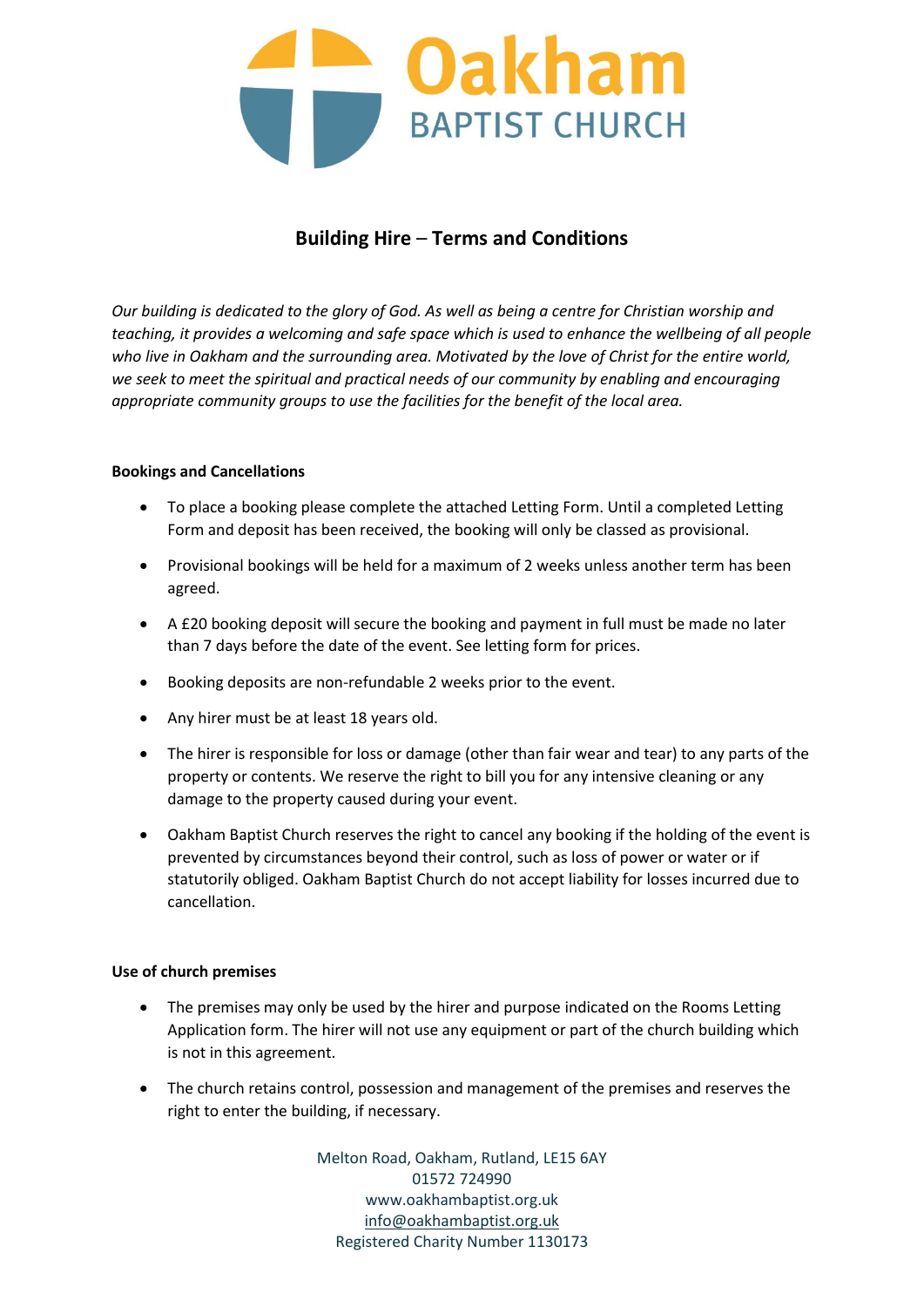

- Oakham Baptist Church does not envisage the hire of the premises as a commercial enterprise. Costings are a contribution towards the running and upkeep of the premises.
- The use of the premises is by invitation or agreement by the Trustees of the church.
- Any fundraising event must be agreed by the Trustees prior to hiring of the premises.
- After use of the premises, it must be left in a clean and tidy condition with furniture and equipment left in the same position as at the commencement of the hire, unless previously agreed.
- The hirer must not leave any equipment, furniture or articles of any kind in the building unless by prior written agreement with the church Secretary who reserves the right to negotiate the provision of any such specified and agreed storage.
- Do not attach any items to the walls and fixings, this includes anything being stuck, nailed, screwed or stapled.
- Users must note that priority of use will be given to special church events. If a booking needs to be cancelled or amended as much notice as possible will be given to the hirer.

## **Kitchen Use and Catering**

- Oakham Baptist Church accept no liability for any food or refreshments provided by the hirer or hirer's caterers.
- All under 16-year-olds to be supervised at all times in the kitchen.
- The premises are not licensed to allow the sale of alcohol.
- Upon leaving all used surfaces are to be cleaned, any used utensils to be cleaned and put away.
- If kitchen appliances have been used, they must be switched off and cleaned.
- No food should be left behind.

#### **Media and entertainment Equipment**

- Entertainment equipment may be used within Oakham Baptist Church from external companies subject to a discussion with the Church Trustees. Any electrical equipment must be PAT tested and where applicable insurance documents must be provided.
- Projectors, visual display and PA systems are available for use within the church. If required, the hirer must ensure they have been shown how to use the required equipment by a church representative.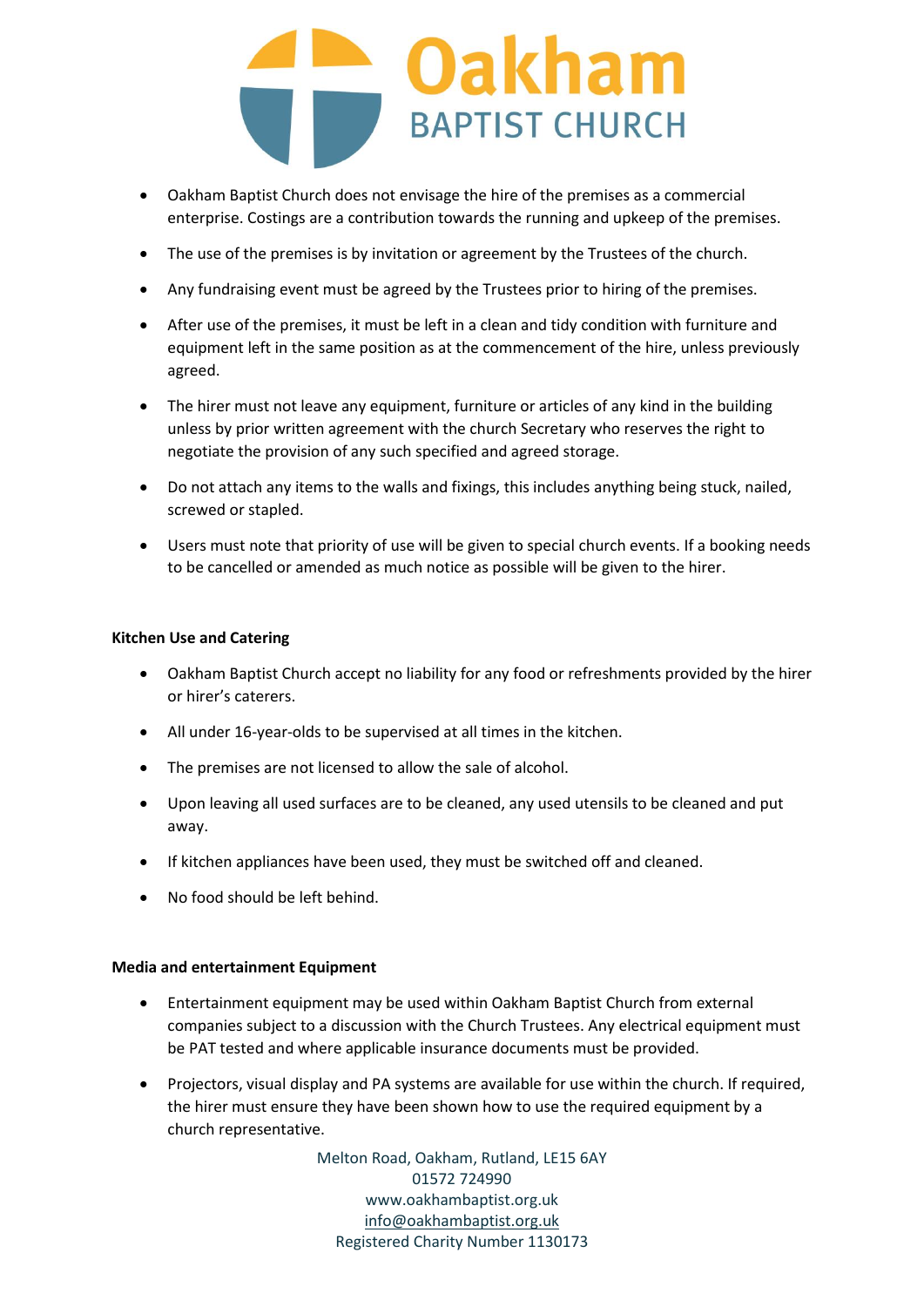

• If the hirer uses the church's internet, then they are responsible for all those connected to and utilising such connection. The church takes no responsibility for content accessed during hiring. There are no parental controls applied to the church's internet connection.

#### **Smoking**

• No smoking or use of electronic cigarettes are permitted anywhere on church property.

#### **Health and Safety**

- Maximum seating capacity of the Sanctuary is 120.
- Maximum seating capacity of the Back Room is 30.
- Fire exits and extinguishers to be kept clear and visible at all times.
- The hirer must familiarise themselves with the Fire evacuation procedure and emergency exits in case of fire.
- No smoking, illegal substances, electronic cigarettes or demeaning material is permitted anywhere within the premises.
- The hirer is responsible for the behaviour and conduct of people attending the event. Oakham Baptist Church reserve the right to terminate the event if the conduct and behaviour is deemed unacceptable.
- The hirer is responsible for their own First Aid provision. A First Aid kit is available in the foyer. Any accidents must be reported on the forms provided in the foyer and returned to the person who is opening/closing up the premises, or the church administrator for retention.
- The hirer will comply with the provisions of the churches Health and Safety policy, including the procedures in place for fire safety and for the health and hygiene regulations in the kitchen and agrees to undertake any necessary training in these. Responsibility for following these procedures lies with each user group while using the building, and all those using the premises must be made aware of the agreed safety procedures. A copy is available on request or at oakhmapbaptist.org.uk.
- Responsibility for ensuring all those using the premises are aware of the agreed health and safety procedures lies with the hirer.